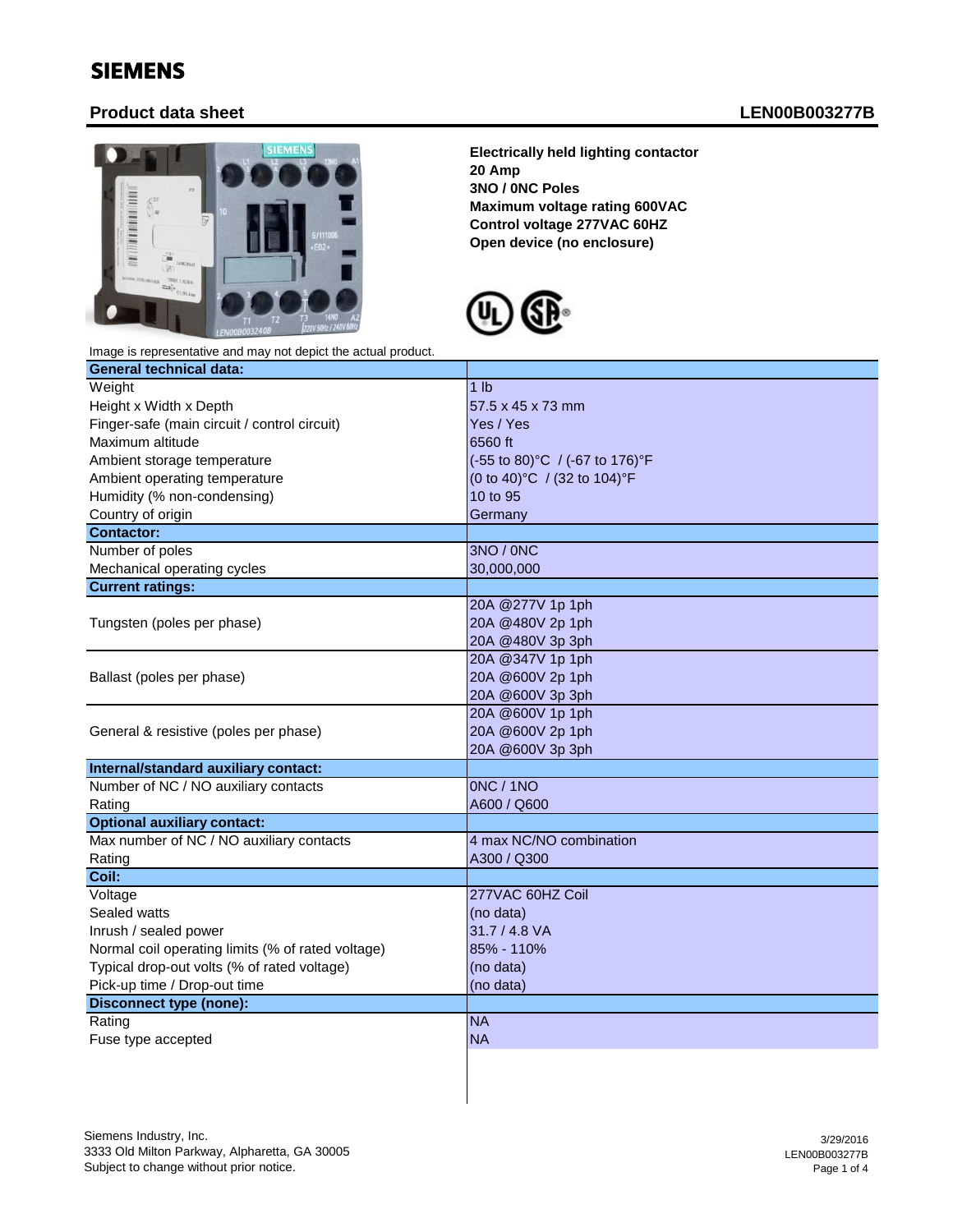| <b>Enclosure:</b>                                  |                                                  |
|----------------------------------------------------|--------------------------------------------------|
| Type                                               | Open device (no enclosure)                       |
| Rating                                             | <b>NA</b>                                        |
| <b>Mounting/wiring:</b>                            |                                                  |
| Mounting orientation                               | Vertical                                         |
| Mounting type                                      | Surface                                          |
| Line side connection type / torque                 | Screw / 7 - 12 lb-in                             |
| Line side solid & stranded conductors              | 2 x (20 - 16), 2 x (18 - 14), 2 x 12 AWG 75°C CU |
|                                                    |                                                  |
| Load side connection type / torque                 | Screw / 7 - 12 lb-in                             |
| Load side solid & stranded conductors              | 2 x (20 - 16), 2 x (18 - 14), 2 x 12 AWG 75°C CU |
| Coil connection type / torque                      | Screw $/7 - 10$ lb in.                           |
| Coil solid & stranded conductors                   | 2x(20-16), 2x(18-14) CU 75°C                     |
| Main auxiliary contact connection type / torque    | Screw / 7 - 12 lb-in                             |
| Main auxiliary contact solid & stranded conductors | 2 x (20 - 16), 2 x (18 - 14) AWG 75°C CU         |
| <b>Short circuit current rating:</b>               |                                                  |
| <b>Fuses</b>                                       | 100kA@600V (Class RK5 30A max)                   |
| Thermal magnetic circuit breaker                   | 24kA@240V; 5kA@600V (25A max CB)                 |
| <b>Additional information:</b>                     |                                                  |
|                                                    | <b>Brochure</b>                                  |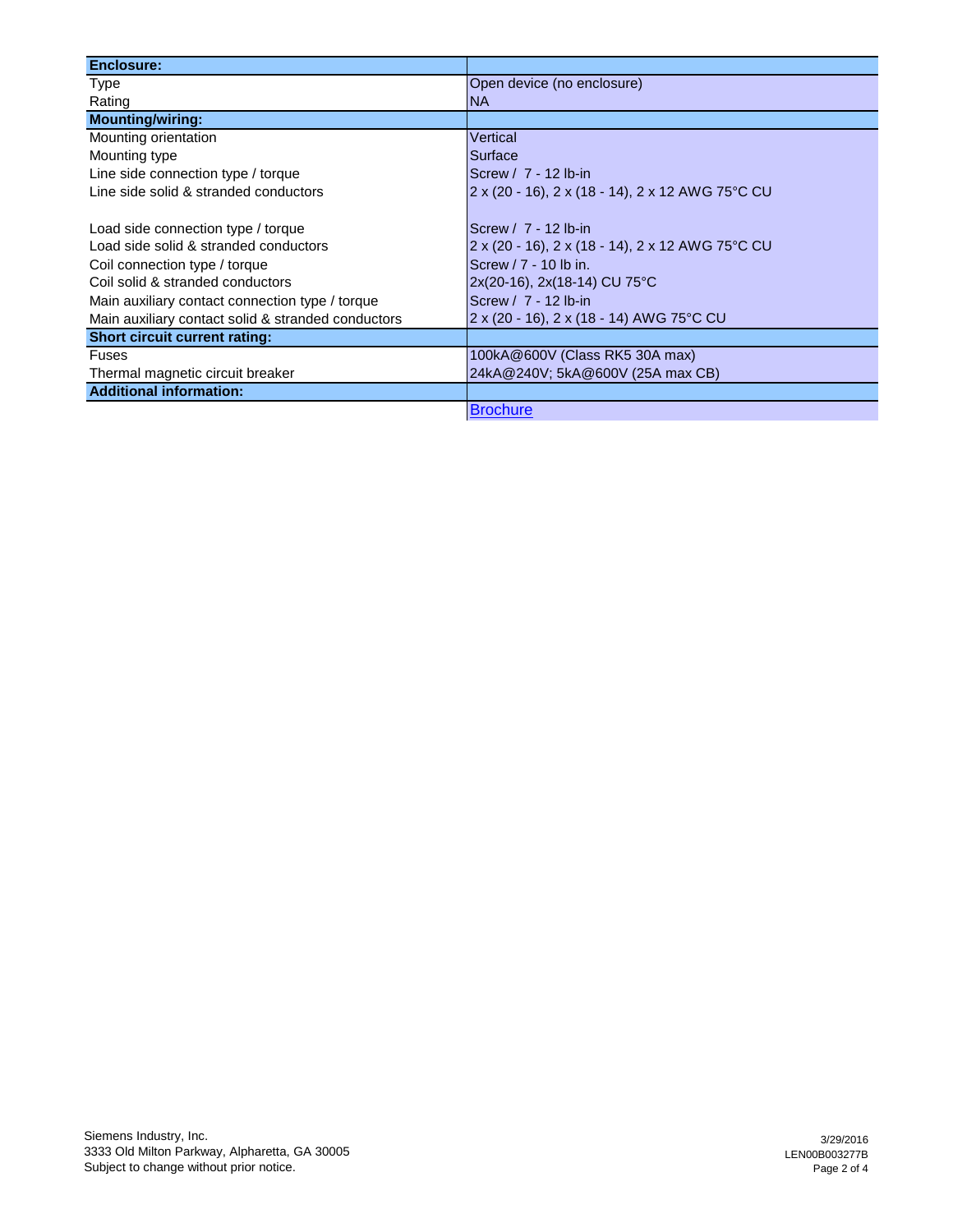



REF. DRAWING D38299